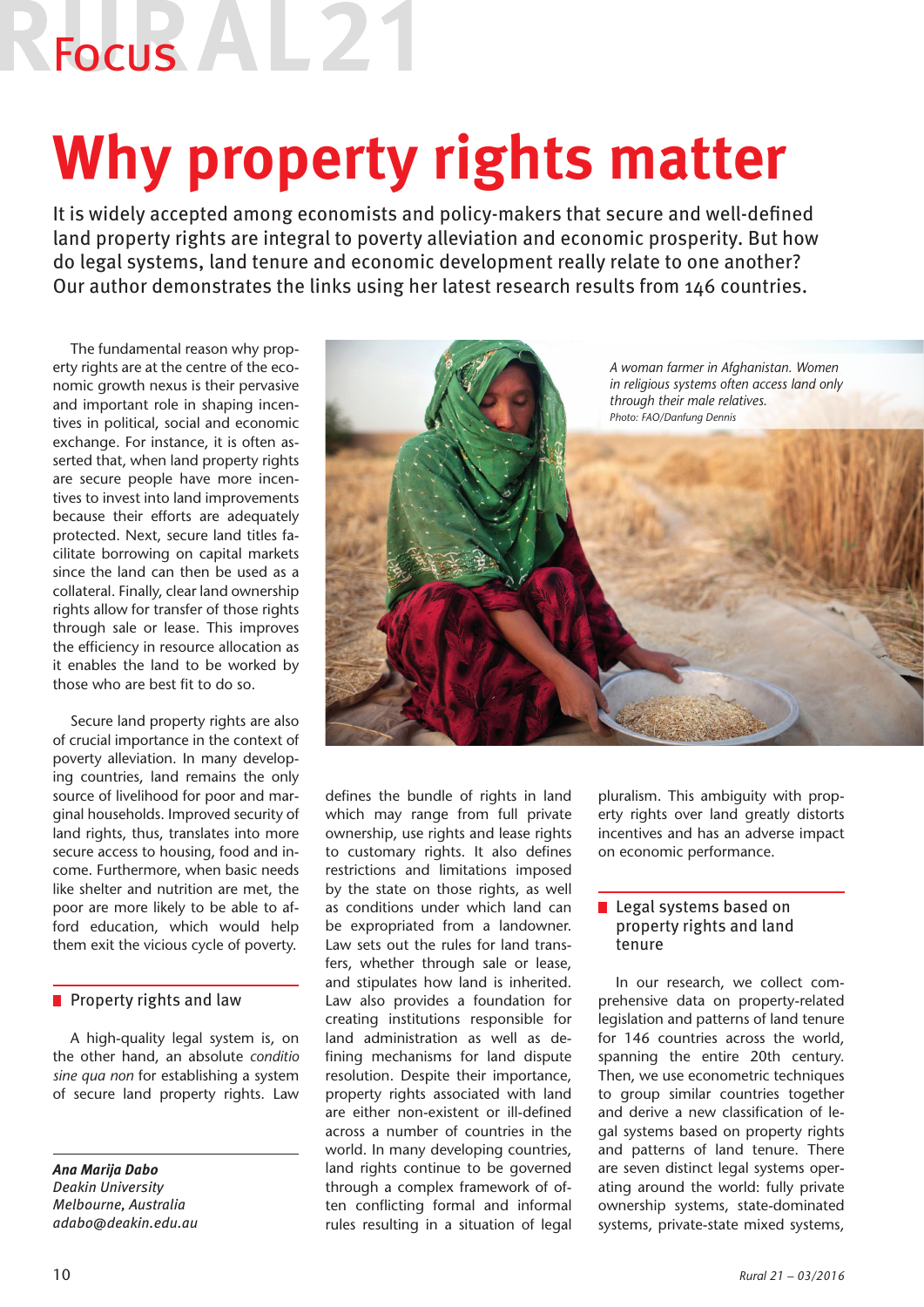private ownership systems with customary elements, de jure customary systems, de facto customary systems, and religious systems.

**Private ownership** systems include countries such as Australia, France and Germany, where the source of law is solely formal, written statutory law and where the law-making process includes strict checks and balances. Private land ownership constitutes an important part of total land ownership and is unambiguously protected by Constitution. Cadastres are well-developed, and the correctness of land registers, where all land rights are systematically recorded, is typically guaranteed by the state. This has facilitated the practice of using property as a collateral when obtaining loans from the banks.

In contrast, **state dominated systems** (i.e. China, Belarus, Uzbekistan) either do not recognise private ownership or have only very recently allowed for this form of ownership in their legislation. Individuals, households and organisations typically access land through allocated land-use rights or land leasing from the state, offering little to no protection and easy for the state to cancel. The state has also a very decisive role in land use, planning and development. For example, after introducing a series of law changes promoting private property, the government of Tajikistan continued to mandate production of cotton even for privately owned farms. Cadastre and land administration in general are underdeveloped, lack resources and technical support making it nearly impossible to use property for accessing loans.

**Private-state mixed systems** can be thought of as countries with a socialist legacy that underwent transition in the 1990s to a system fully supporting private property rights. Despite the fact that post-socialist land reform programmes – more or less successfully – privatised land, the state continues to own a significant share in total land ownership, especially with respect to agricultural land. Unlike countries belonging to state-dominated systems, many of the countries in this system (such as Croatia, the Czech Republic or Hungary) had well-functioning cadastres and land registers before the socialist period, and their activities simply resumed after transition.

One characteristic common to the following three legal systems is the existence of customary laws and modes of tenure to a greater or lesser extent. Countries belonging to the **private ownership system with customary elements** were steadily replacing indigenous tenure throughout the past century in favour of private ownership. While customs remain to partially govern matters of, i.e. inheritance, indigenous land tenure has been declining through decades. Formal law has, in general, unfavourably treated indigenous claims to land, and only very recently have some of these countries, such as Bolivia, Ecuador and Peru, started to recognise customary rights in their statutory legislation. Despite a relatively long history of private ownership, the majority of the countries have also failed to adequately protect private property rights, which is further complicated by persistently unequal land distribution.

The most distinct feature of **de jure customary systems**, on the other hand, is the formal recognition of customary tenure in their formal laws and Constitutions. Although private land ownership is not prohibited, community ownership prevails as the most dominant ownership form. One country representing this legal system is Botswana, where administrative power over residential, arable and grazing land allocations formerly held by chiefs is transferred to twelve district Land Boards. Allocated land is free of charge and inheritable, but cannot be sold. Also, the Land Boards have the authority to cancel customary rights to such land when it is not being used in accordance with the purpose of allocation.

In contrast to de jure customary systems, **de facto customary systems** do not officially recognise community-based tenure although such tenure type continues to be dominant. Some countries, like Angola, Nigeria and the Central African Republic, provide little or no reference to community land tenure, while Burkina Faso and Senegal have legally abolished it altogether. Also, there are countries (i.e. Burundi, Niger) that recognise customary rights to land but only in context of their conversion into private individual rights. Aside from non-recognition of customary tenure, these countries share a lot of similarities with de jure customary systems. For example, both systems suffer from underdeveloped or non-existent democratic institutions as well as contradictions between newly enacted and old colonial legislation that is in some cases still in effect.

UR Focus

Finally, **religious systems**, as their name implies, derive rules for governing land from religion. These rules are always codified and constitute part of a country's statutory legal framework. Religious systems also tend to be more inclined towards redistributive land reforms. Most importantly, religious rules are strictly followed in matters of property inheritance that typically exhibits gender differentiation. State ownership of land is the most prevalent form (i.e. in Afghanistan, the United Arab Emirates or Malaysia), although some religious systems have a longer history of private land ownership (like Iran and Lebanon).

### $\blacksquare$  The impact of legal systems on education

Human capital accumulation is, according to economic theories, commonly emphasised as one of the main growth determinants. To measure human capital, we use school enrolment rates from the World Bank (2012) and Barro and Lee's (2013) educational attainment data. The results of our research suggest that different legal systems of property rights and land tenure have strong impacts on educational outcomes. We also find empirical evidence that some of these effects are gender-differentiated, suggesting that land might be an important source of gender disparity.